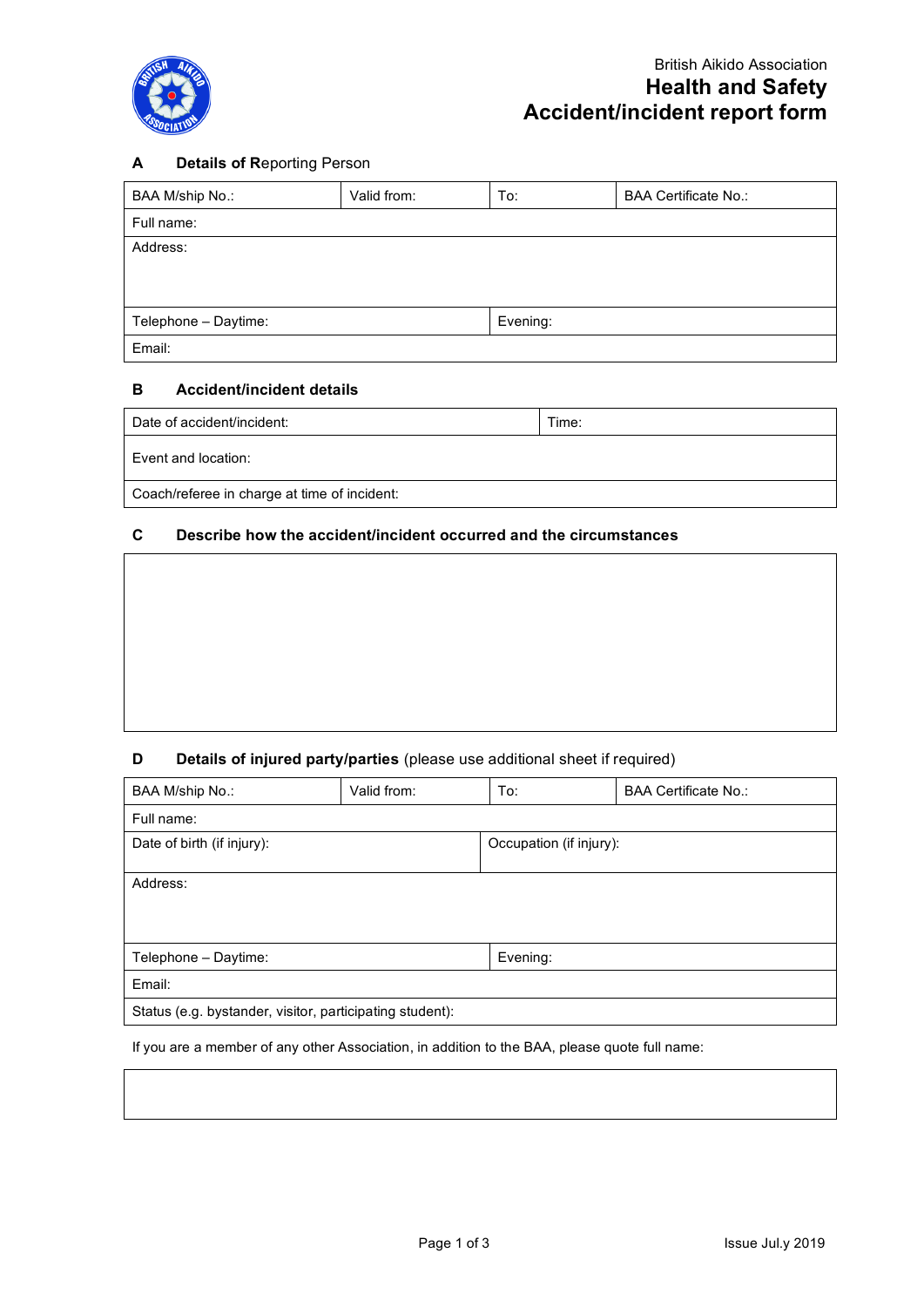

### **E Details of injury**

### **F Details of property damage**

# **G Has blame been 'apportioned'? YES NO**

## **If 'yes' state by whom and in what circumstances**

### **H In your opinion, who is responsible for the incident?**

### **I Please outline any implied or actual threat of legal action arising out of the incident**

| Witnesses (if available) Please give names, addresses and telephone numbers |             |   |
|-----------------------------------------------------------------------------|-------------|---|
|                                                                             | $\mathbf 2$ | 3 |
|                                                                             |             |   |
|                                                                             |             |   |
|                                                                             |             |   |
|                                                                             |             |   |
|                                                                             |             |   |
|                                                                             |             |   |
|                                                                             |             |   |
|                                                                             |             |   |
|                                                                             |             |   |

**J Witnesses (if available)** Please give names, addresses and telephone numbers